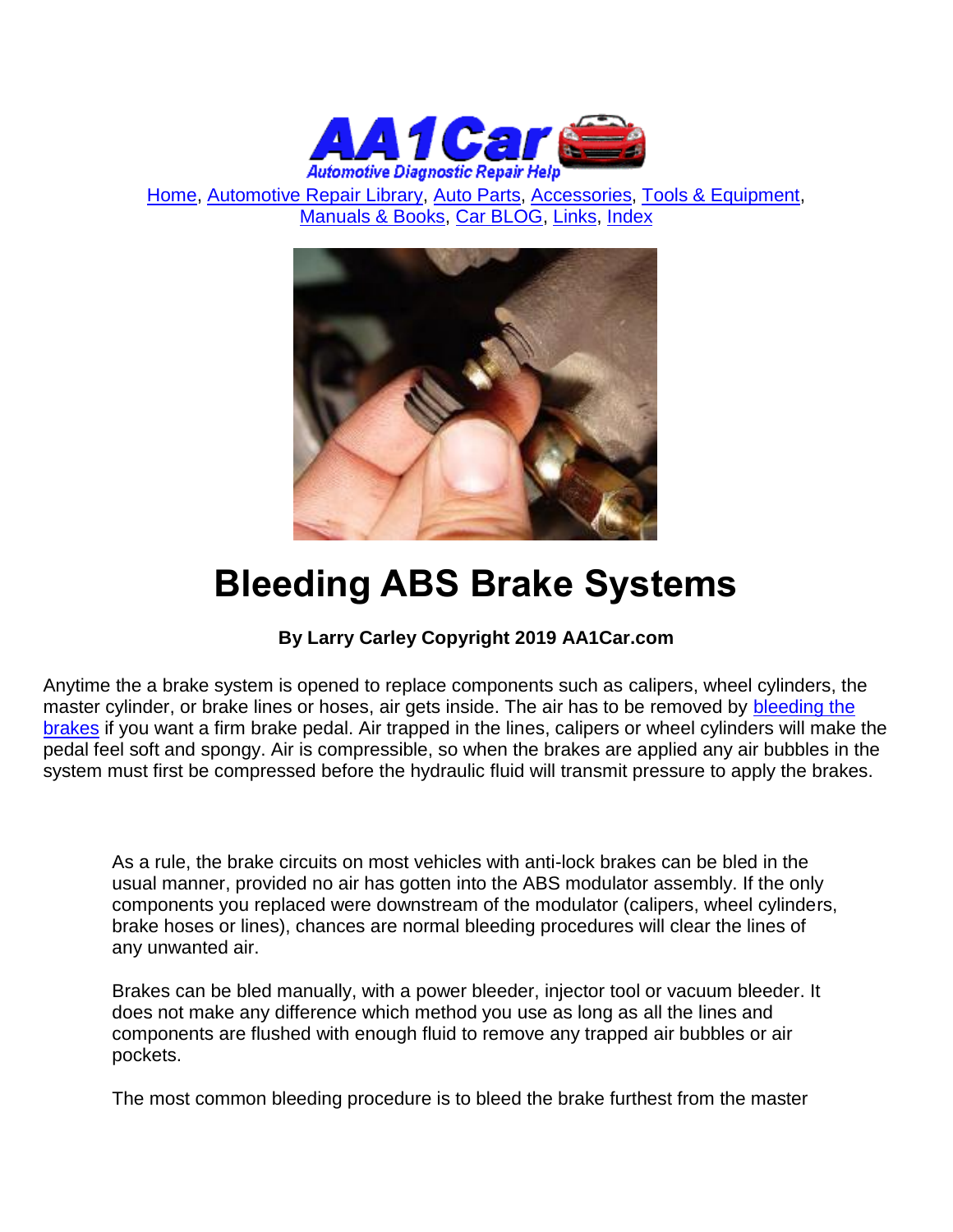cylinder first, then bleed the other brake that shares the same hydraulic circuit (which may be the other rear brake on a rear-wheel drive car or truck, or the opposite front brake on a front-wheel drive car or minivan). After these have been bled, you then bleed the other brake circuit starting with the furthest brake from the master cylinder.

Always refer to the vehicle manufacturer's recommended bleeding sequence as this may vary from one application to another depending on how the system is configured. A good source for this information is AlldataDIY or the [OEM Service Information Websites.](http://www.aa1car.com/library/oemwebsites.htm)



*Air can become trapped inside the ABS unit if the master cylinder has run low on fluid, or the brake lines on either side of the ABS unit have been disconnected or replaced.*

But what if you replaced the master cylinder, a brake line or valve ahead of the ABS modulator? Or, what if you had to replace the modulator or high pressure accumulator? Now you have a more difficult job ahead of you.

Air can be very difficult to remove from an ABS modulator assembly because of all the nooks and crannies inside the unit. The modulator may have eight to 10, or more, ABS/traction control solenoid valves, plus various check valves and dead-end ports. Some ABS modulators have special bleed screws to help you vent the trapped air when bleeding the system. Others do not and require the use of a scan tool to cycle the ABS solenoids while you bleed the system.

To better understand what may be required, let's look at some bleeding procedures for some common General Motors ABS systems.

### **DELCO ABS-VI BLEEDING PROCEDURE**

Introduced in 1991 as an option on Saturn, Buick Skylark, Oldsmobile Cutlass Calais and Pontiac Grand Am models, the Delco ABS-VI anti-lock brake system has been used on a wide range of General Motors front-wheel-drive vehicles, including Chevrolet Lumina and APV, Chevrolet Beretta, Corsica and Cavalier, Pontiac Grand Prix, Sunbird, Oldsmobile Cutlass Supreme and Buick Regal.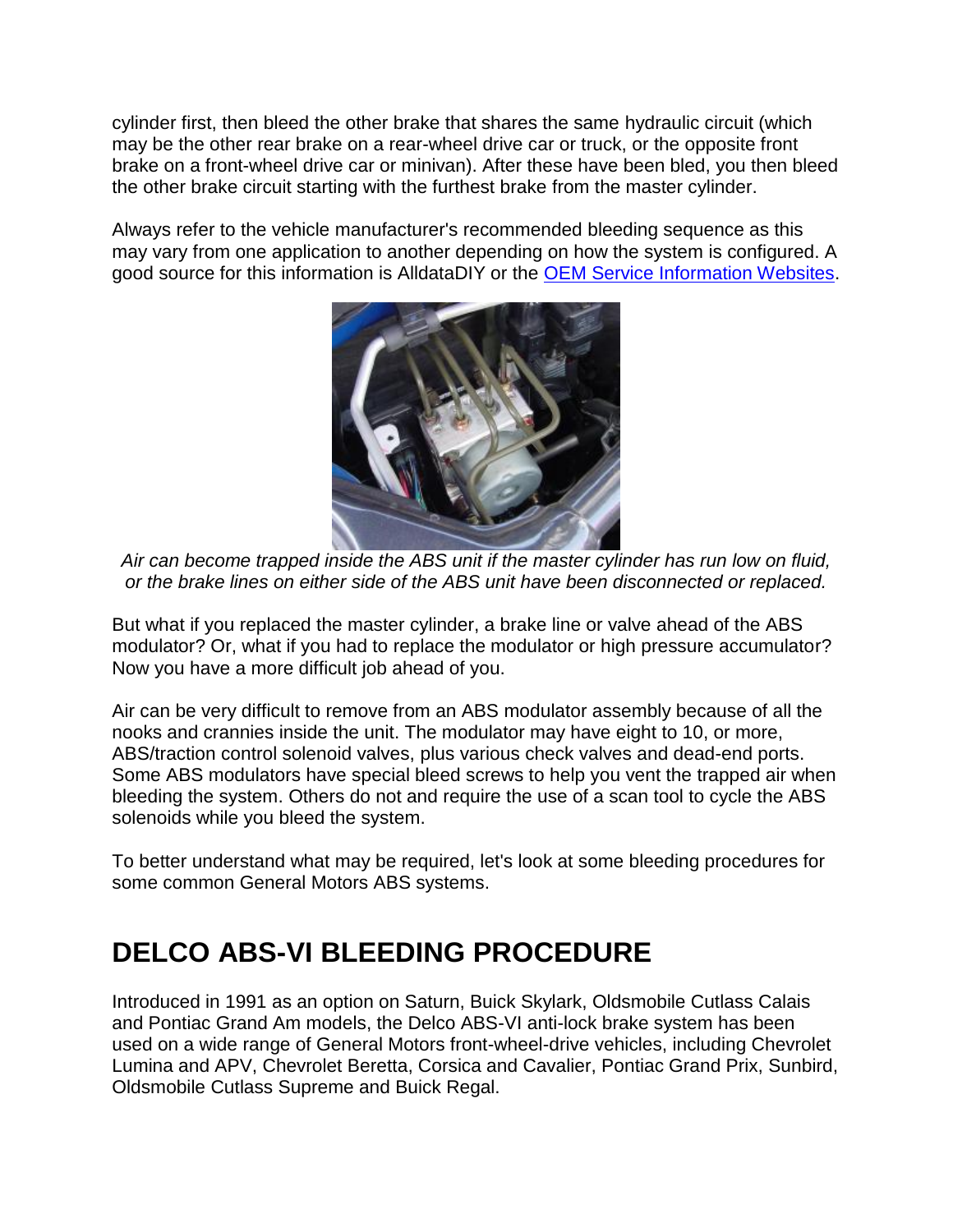The Delco VI system is a nonintegral ABS system with a conventional master brake cylinder and power booster. It has four wheel-speed sensors, but is a three-channel system. The front brakes are controlled separately, but the rear brakes share a common ABS circuit. Attached to the master cylinder is the hydraulic modulator and motor pack assembly. The modulator is held by two banjo bolts at the master cylinder upper outlet ports, and two transfer tubes at the two lower outlet ports. An important service point to note here is that the two lower transfer tubes and O-rings must be replaced if the master cylinder and modulator are disconnected from one another. This is necessary to prevent leaks that could cause the brakes to fail.

The modulator assembly has fluid chambers for all four brakes, two isolation solenoid valves, four check balls, a motor pack containing three bidirectional direct current motors with electromagnetic brakes (EMBs) and/or expansion spring brakes (ESBs), three ball screw assemblies, four pistons, a gear drive set and gear cover. The modulator motor pack, isolation solenoid valves, gear cover and individual gears are all serviceable parts and can be replaced separately.

The brakes on GM cars equipped with Delco ABS-VI may be bled using manual, vacuum or pressure bleeding. The usual bleeding sequence is right rear, left rear, right front, left front.

Before you begin, however, you must make sure the rear pistons in the Delco ABS-VI modulator are in the home position so the check balls are unseated. If this is not done, you won't be able to bleed the rear brake lines. There are two ways that this can be accomplished: With the Tech 1 or similar scan tool, select the F4 ABS Test mode, then select the F0 manual control option. You can now command the rear motor to drive the pistons to the home position.

Without a scan tool, open the front bleeder screw at the modulator. There are two, so be sure you open the front one. Then bleed the modulator. Close the screw, then bleed both front brakes starting with the right one first. After checking for a firm pedal, drive the vehicle above three miles per hour. The controller will automatically reset the system by commanding the rear motor to run to the home position. Once this has occurred, you can stop the vehicle and bleed the rear brakes.



GM Delphi DBC-7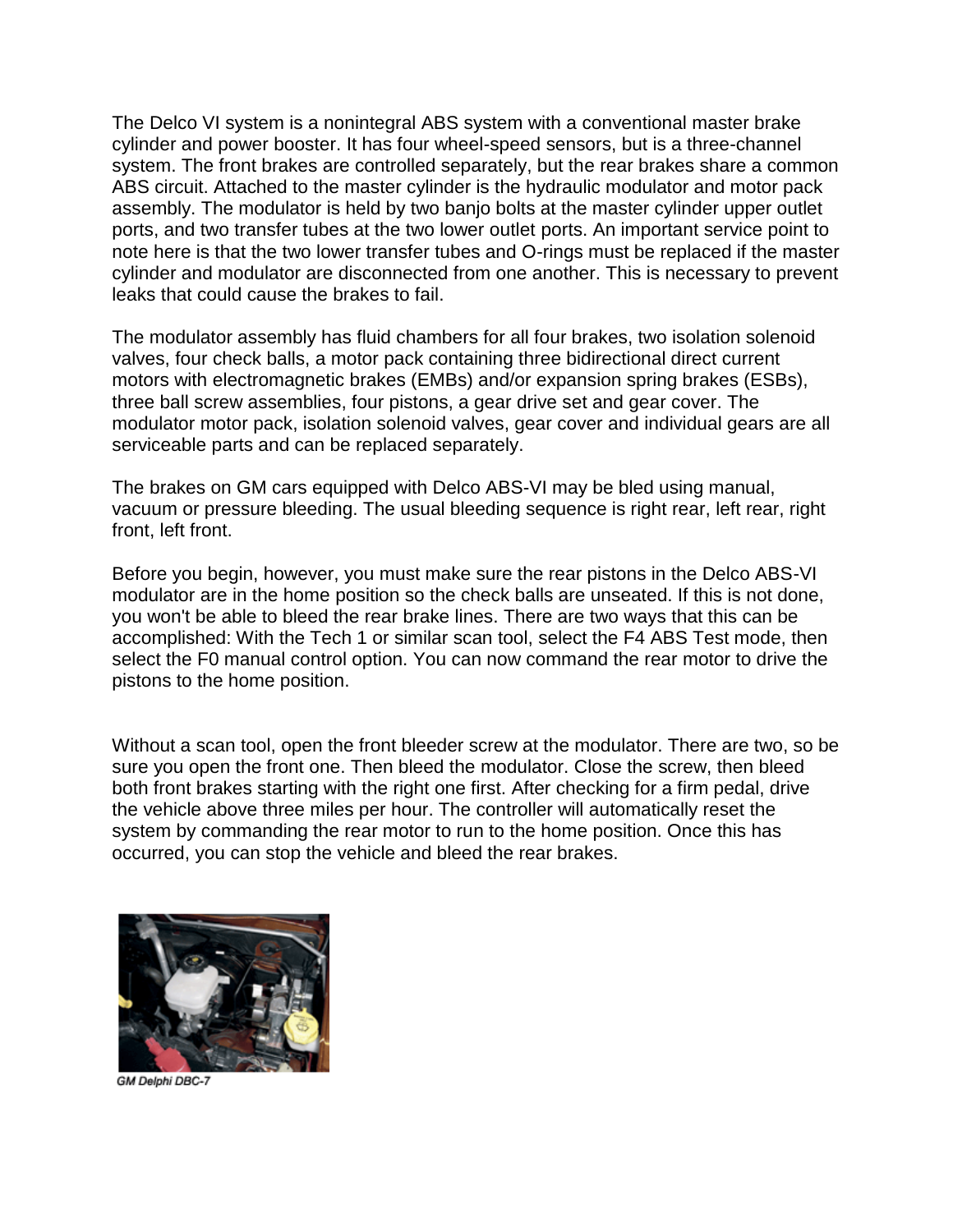## **DELPHI DBC-7 ABS**

Introduced on 1999 Buick Regal and Century, and Chevrolet Tracker, the [Delphi DBC-7](http://www.aa1car.com/library/abs_delphi_dbc7.htm)  [ABS Antilock Brake System](http://www.aa1car.com/library/abs_delphi_dbc7.htm) is the successor to the earlier Delco ABS-VI system. It replaced ABS-VI in 2000 on Chevrolet Impala, Monte Carlo, Malibu, Cavalier and Venture, Pontiac Sunfire and Montana, and Oldsmobile Cutlass and Silhouette.

Unlike the earlier ABS-VI system, DBC-7 does not use motor driven plungers to cycle pressure in the brake lines. It uses solenoids like most other ABS systems. The Brake Pressure Modulator Valve has one inlet (apply) valve and one outlet (release) valve for each brake channel, plus two accumulators (one for each brake circuit). So the BPMV contains a total of six ABS valves for three channel system applications, eight ABS valves for four channel systems, or 10 ABS valves if the vehicle has TCS traction control. The inlet valves are normally open, and the outlet valves are normally closed. The solenoid for each valve is energized when the EBCM provides a ground to complete the circuit.

The GM passenger car applications are all four-channel ABS systems, so each of the four BPMV outlets is connected to the brake line for a separate wheel. The lines are color coded for identification:

Left rear is purple; Right rear is yellow; Left front is red; and Right front is green.



### **DBC-7 BLEEDING PROCEDURES**

Normal bleeding procedures can be used to bleed the individual brake lines provided no air has entered the ABS modulator. But if air has entered the modulator, the system will have to be bled using a pressure bleeder and scan tool: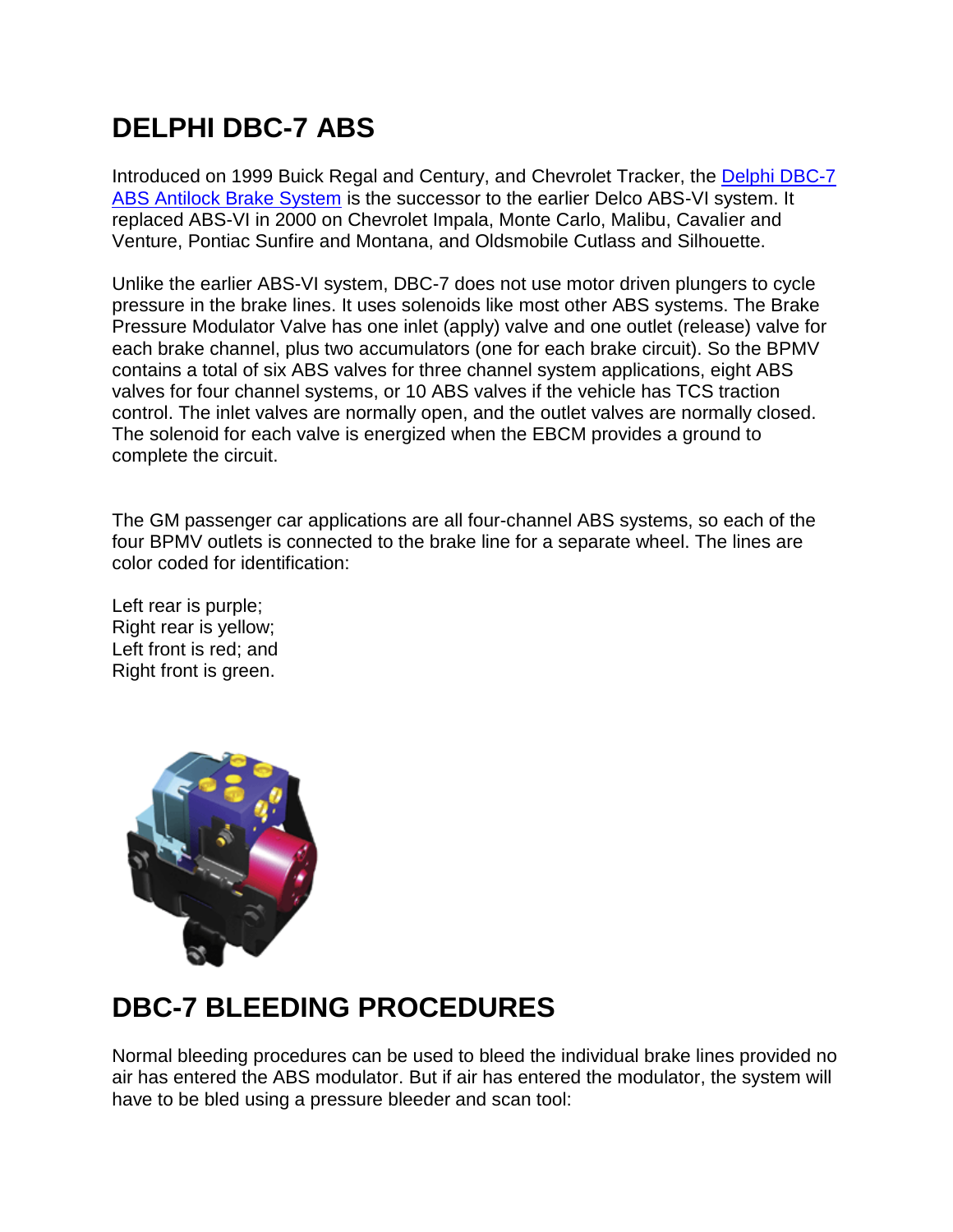- 1. Connect the pressure bleeder to the master cylinder reservoir.
- 2. Turn the ignition on.
- 3. With bleeder screws closed, pressurize the system to 35 psi.
- 1.4. Select the Automatic Bleed Procedure on the scan tool. The scan tool will then energize and cycle the ABS solenoids in the BPMV for one minute. After this, the scan tool will instruct you to bleed each wheel. During this step, the pump runs and the respective release valve cycles for one minute. This is repeated for each wheel. Finally, the scan tool performs a final 20 second cycling of the ABS solenoids to purge any remaining air.
- 5. Relieve pressure at the bleed tool and remove it from the master cylinder. Then check pedal height and feel to make sure all the air has been removed and the pedal is firm.



Bosch 5 ABS

### **BOSCH 5 ABS**

In 1995, Corvettes were equipped with a Bosch 5 ABS system, which replaced the previous Bosch ABS/ASR system. The Bosch 5 system was also used on 1996 to 1999 Chevy Caprice and Impala, Buick, Estate Wagon and Roadmaster, and Cadillac Deville, Eldorado, Fleetwood and Seville. The modulator assembly uses solenoids for each brake circuit, but there are no special bleeder valves or special scan tool bleed procedure. So the brakes can be bled conventionally. The sequence if right rear, left rear, right front and left front.

#### **BLEEDING OLDER INTEGRAL ABS SYSTEMS**

Integral ABS systems were discontinued long ago, but you may still encounter this type of ABS system on some older vehicles. The GM applications include the Delco III Powermaster system on 1989-91 Buick Regal, Oldsmobile Cutlass and Pontiac Grand Prix and GTU models. It is functionally similar to the Teves Mark 2, Bosch III and [Bendix](http://www.aa1car.com/library/abs_bendix9.htm)  [9](http://www.aa1car.com/library/abs_bendix9.htm) and [Bendix 10](http://www.aa1car.com/library/abs_bendix10.htm) integral ABS systems used on older GM, Ford and Chrysler vehicles.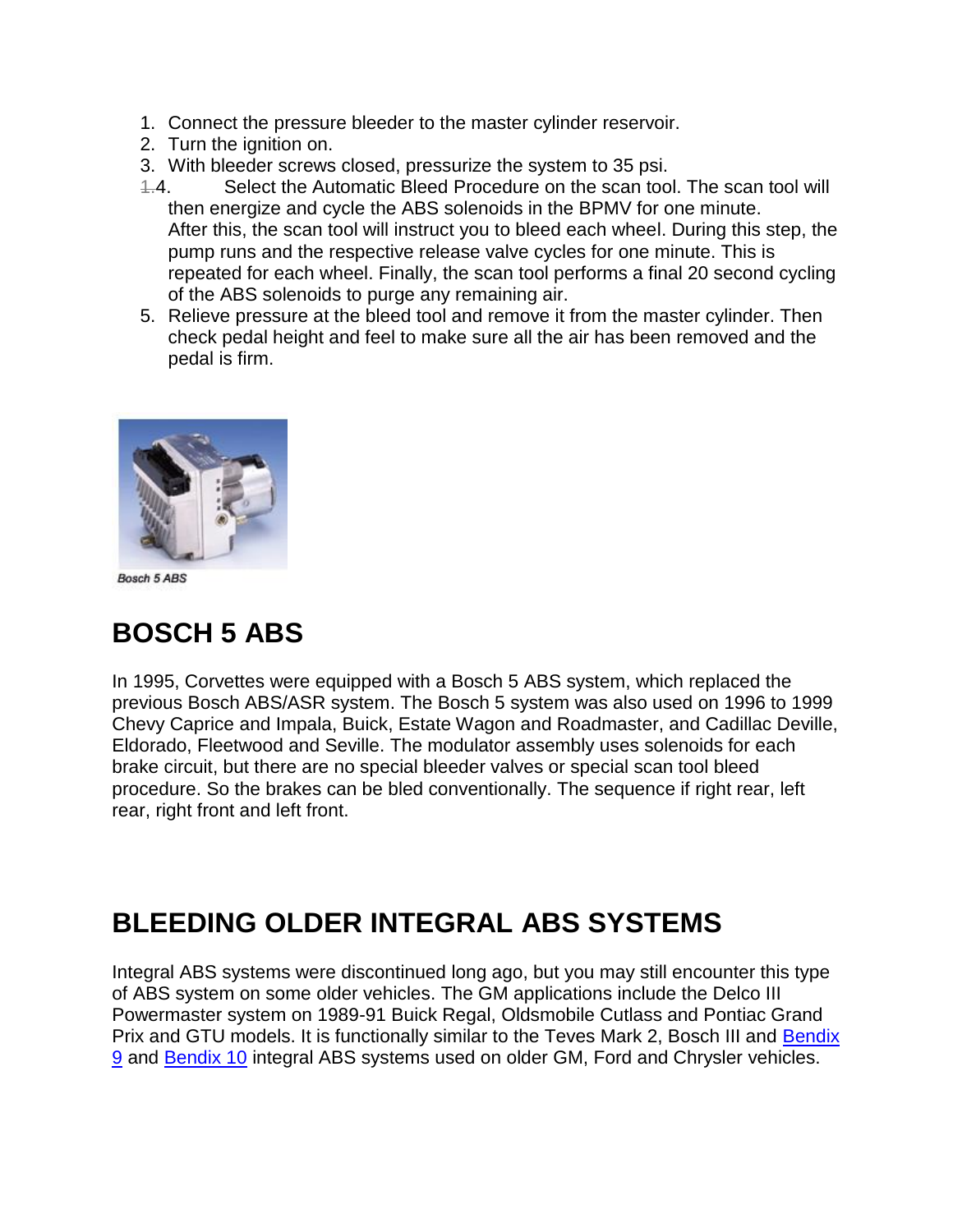Integral ABS systems use a high pressure pump and accumulator for power assisted braking as well as anti-lock braking. As a rule, the accumulator must be depressurized before doing any type of brake repair work. Some of these systems can produce pressures of up to 2,700 psi, so never open a brake line or attempt to replace any of the ABS hydraulic components until the accumulator has been fully depressurized. This is done by pumping the brake pedal firmly 40 times with the ignition off.

After repairs have been made, the lines can be bled manually, with a conventional power bleeder, injector tool or vacuum bleeder. With all of these methods, leave the key off so the ABS pump does not pressurize the accumulator. Each of the brakes can then be bled in the usual manner following the sequence recommended by the vehicle manufacturer. On the GM cars, the usual sequence is right rear, left rear, right front and left front.

If the master cylinder or ABS modulator has been replaced, or there is air in either unit, the ABS modulator will have to be bled using a specific procedure. On the older GM applications with the Powermaster III ABS system, here is the recommended procedure:

- 1. To bleed the isolation valves in the modulator, there are two bleeder screws. Start with the one toward the engine. Turn the ignition on and apply light pressure on the brake pedal. Open the bleeder screw and allow the fluid to flow until clear. Close the screw and do the same at the second bleeder screw.
- 2. Depressurize the accumulator by pumping the pedal 40 times with the key off. Wait about two minutes for the brake fluid to de-aerate, then refill the fluid reservoir with DOT 3 brake fluid.
- 4.3. Now you can bleed the boost section. This is done by applying moderate pressure on the brake pedal and turning the ignition on for three seconds, then off. Repeat this a total of 10 times. Make sure the pedal feels firm when you have finished, and give the car a road test to make sure the brakes are working properly.

Note: There is also a solenoid bleed test option you can use if you have a Tech 2 scan tool. This will cycle the hold and release solenoids to purge air from the booster.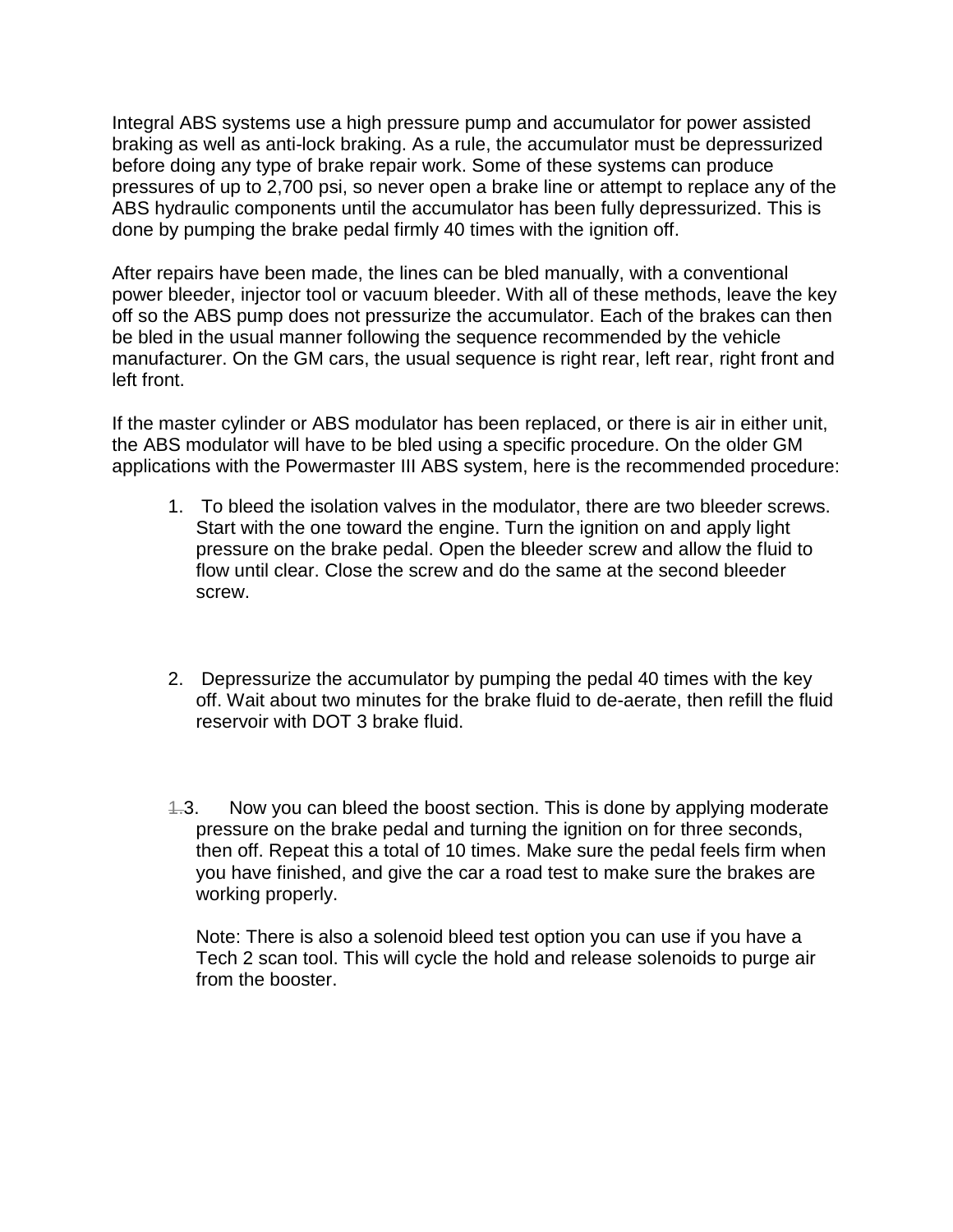#### **DODGE TRUCK WITH KELSEY-HAYES 4WAL ABS BLEEDING PROCEDURE**

The following is for a [Kelsey-Hayes 4WAL](http://www.aa1car.com/library/abs_kelseyhayes.htm) ABS system from a Dodge Technical Service Bulletin 05-03-94.

If the front ABS valve has not been replaced, the brakes can be bled manually with vacuum equipment or a pressure bleeder in the following sequence: master cylinder, rear anti-lock valve, combination valve, front anti-lock valve, left rear wheel, right rear wheel, right front wheel, and finally the left front wheel. Bleed only one valve or wheel brake unit at a time.

If the master cylinder is being replaced, bench bleed the master cylinder before installing it.

If the front ABS valve is being replaced, a special procedure is required:

- 1. Loosen bleed plug on new front valve about 1/4 to one full turn. Plug must be open to fully bleed upper and lower sections of front anti-lock valve.
- 2. Remove cap from bleed valve stem.
- 3. Install special Valve Depressor Tool 6670 on bleed valve stem. Slide notched side of tool onto boss that surrounds bleed valve stem. Stem must be held inward (in open position) to fully bleed upper section of new valve assembly.
- 4. Tighten thumbscrew on bleed tool 6670 just enough to push valve stem inward about 0.51-0.76 mm (0.020-0030 in.).
- 5. Apply brake pedal. Pedal will fall off significantly when bleed plug is properly open and bleed valve stem is correctly unseated (pressed inward) by tool.
- 6. Stroke brake pedal rapidly 5 to 10 times. This action will fill upper and lower sections of valve rapidly.
- 7. Bleed new valve assembly at each brake line fitting one at a time. Remember to close valve bleed plug before each brake pedal stroke. Continue bleeding until fluid flowing from fittings is clear and free of bubbles.
- 8. Remove depressor tool from valve stem and install cap on stem. Then tighten bleed plug to 7-9 Nm 60-84 in.-lbs) torque.

Note: If the original front ABS valve assembly is still in place, bleed plug and bleed valve do not have to be open during bleeding operations. Just bleed the valve assembly at each brake line fitting one at a time.

A final note: Always check the factory service literature for any special procedures or tools that may be required when working on ABS brakes.